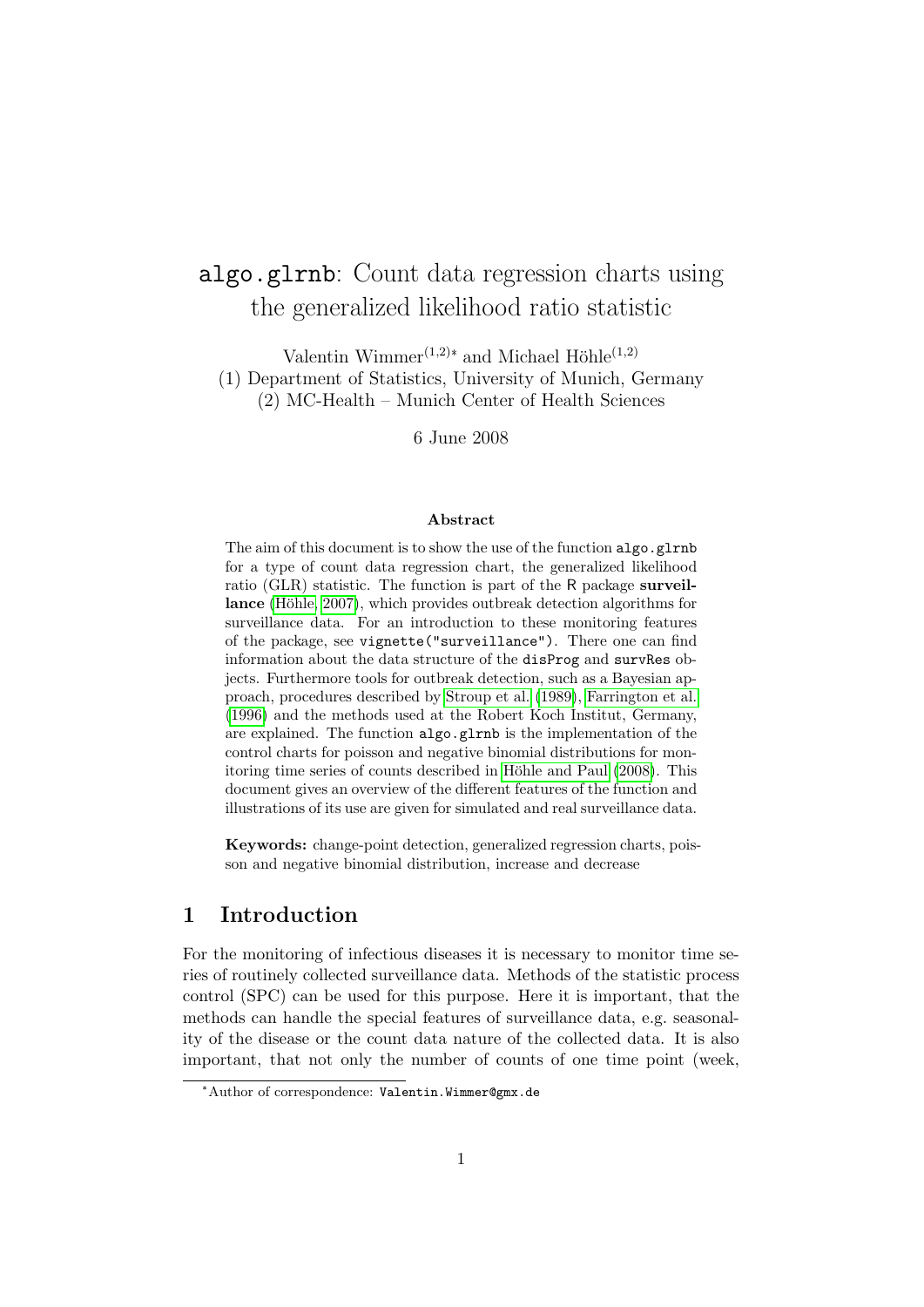month) are regarded but instead the cases of previous time points are considered, because beside abrupt changes also small constant changes should be detected. CUSUM-methods (function algo.cusum), LR-charts or GLRmethods as described by Lai  $(1995)$  and Höhle and Paul  $(2008)$  can afford this. With the function algo.glrnb these methods can easily applied to surveillance data.

A typical assumption for time series of counts is, that the observed counts at each time point follow a Poisson distribution. If overdispersion is likely, the negative binomial distribution provides a better alternative. Both distributions are provided by algo.glrnb.

In the GLR-scheme, an outbreak can be defined as a change in the intercept. The function algo.glrnb allows the user to specify whether increases or decreases in mean should be regarded. For each time point a GLR-statistic is computed, if this statistic exceeds a threshold value, an alarm is given. The function also provides the possibility to return the number of cases that would have been necessary to produce an alarm.

This vignette is organized as follows: First, in Section [2](#page-1-0) the data structure is explained, in Section [3](#page-2-0) a short introduction in the theory of the GLR-charts is given and Section [4](#page-4-0) shows the different control-settings.

### <span id="page-1-0"></span>2 Preliminaries

Consider the situation, where a time series of counts is collected for surveillance purpose. In each interval, usually one week, the number of cases of the interesting disease in an area (country, district) is counted. The resulting time series is denoted by  $\{y_t; t = 1, \ldots, n\}$ . Usually the data are collected on line, so that the time point *n* is the actual time point. Our aim is to decide with the aid of a statistic for each time point *n* if there is an outbreak at this or any former time point. If an outbreak is detected, the algorithm gives an alarm. Observed time series of counts are saved in a disProg object, a list containing the time series of counts, the number of weeks and a state chain. The state is 1, if e.g. the Robert Koch Institut declares the week to be part of an outbreak and 0 otherwise [\(Robert Koch-Institut, 2004\)](#page-11-2). By using the state chain the quality of the surveillance algorithm can be tested. As an first example the number of cases of salmonella hadar in the years 2001-2006 is examined.

*Example 1:*

*<sup>&</sup>gt; data(shadar)*

*<sup>&</sup>gt; plot(shadar,main="Number of salmonella hadar cases in Germany 2001-2006")*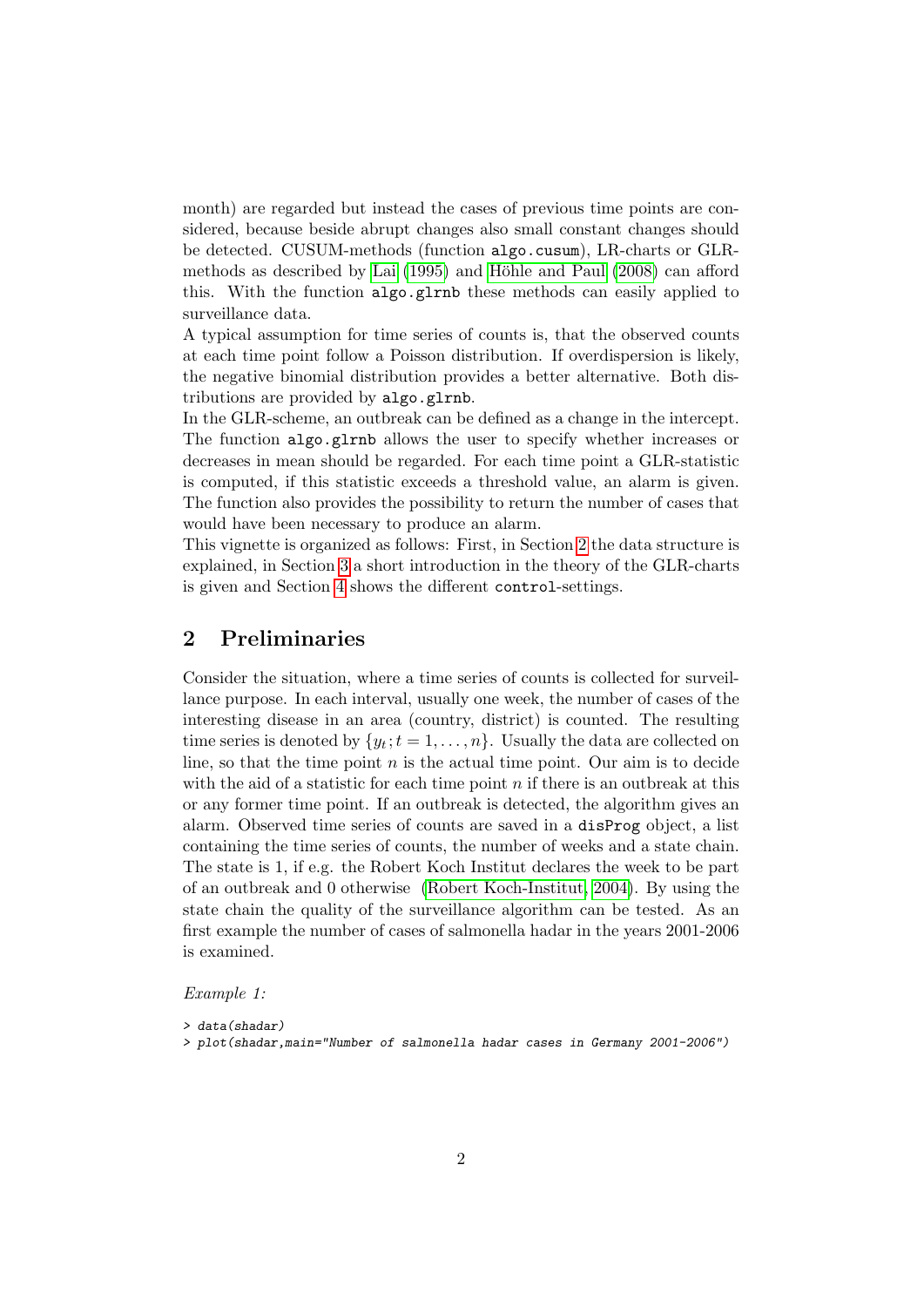

The package provides the possibility to simulate surveillance data with the functions sim.pointSource, sim.seasonalNoise and sim.HHH. See Höhle [\(2007\)](#page-10-0) and vignette("surveillance") for further information.

#### *Example 2:*

```
> # Simulate data
> simData <- sim.pointSource(length=300,K=0.5,r=0.6,p=0.95)
```

```
> plot(simData)
```


## <span id="page-2-0"></span>3 LR and GLR-charts

Our aim is to detect a significant change in the number of cases. This is done as follows. One assumes, that there is a number of cases that is usual, the in control mean  $\mu_0$ . The in-control mean is defined in Höhle and Paul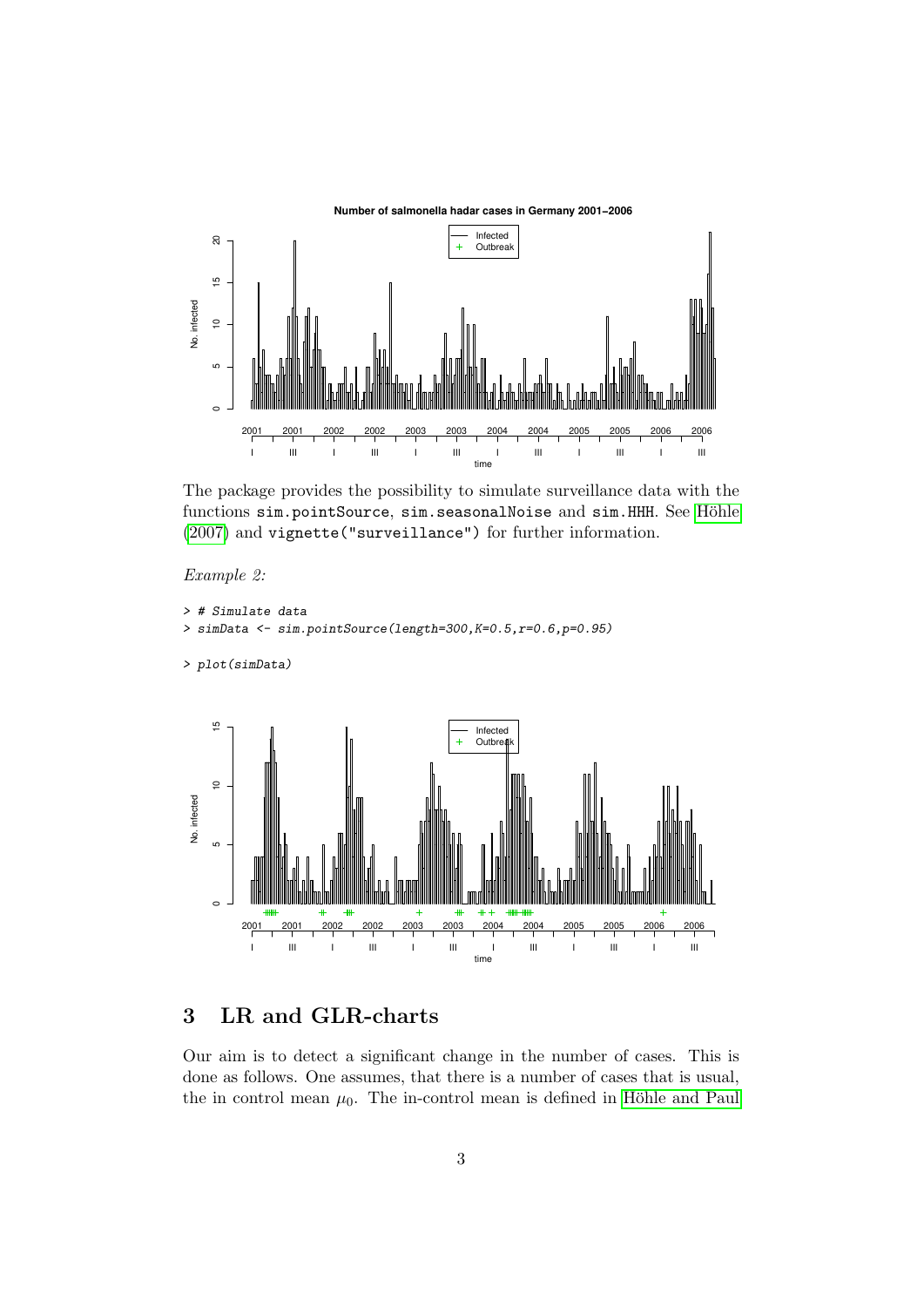[\(2008\)](#page-10-2) to be

<span id="page-3-0"></span>
$$
\log(\mu_{0,t}) = \beta_0 + \beta_1 t + \sum_{s=1}^{S} (\beta_{2s} \cos(\omega st) + \beta_{2s+1} \sin(\omega st)).
$$
 (1)

If an outbreak occurs, the number of cases increases and the situation is out-of control and the algorithm should produce an alarm. The change is assumed to be an additive increase on log scale,

<span id="page-3-2"></span>
$$
\log(\mu_1) = \log(\mu_0) + \kappa. \tag{2}
$$

If  $\mu_0$  is unknown one could use a part of the data to estimate it with a generalized linear model (GLM). If *κ* is known, LR-charts can be used, if not,  $\kappa$  has to be estimated, which is the GLR-scheme setting. For each time point, the likelihood ratio statistic is computed as follows

<span id="page-3-1"></span>
$$
GLR(n) = \max_{1 \le k \le n} \sup_{\theta \in \Theta} \left[ \sum_{t=k}^{n} \log \left\{ \frac{f_{\theta}(y_t)}{f_{\theta_0}(y_t)} \right\} \right].
$$
 (3)

Now  $N = \inf\{n \geq 1 : GLR(n) \geq c_{\gamma}\}\$ is the first time point where the GLRstatistic is above a threshold  $c_\gamma$ . For this time point *N* an alarm is given. If the parameter  $\kappa$  and hence  $\theta = \kappa$  is known, the maximisation over  $\theta$  can be omitted.

With the function algo.glrnb one can compute the the GLR-statistic for every time point. If the actual value extends the chosen threshold  $c<sub>\gamma</sub>$ , an alarm is given. After every alarm, the algorithm gets reset and the surveillance starts again. The result of a call of algo.glrnb is an object of class survRes. This is basically a list of several arguments. The most important one is the upperbound statistic, which is a vector of length  $n$  containing the likelihood-ratio-statistic for every time point under surveillance. The alarm-vector contains a boolean for every time point whether there was an alarm or not.

At this point in the vignette we move more into the applied direction and refer the user to Höhle and Paul (2008) for further theoretical details about the GLR procedure. The next example demonstrates the surveillance with the algo.glrnb in a learning by doing type of way. The example should demonstrate primarily the result of the surveillance. More details to the control-options follow in the next section. All control values are set here on default and the first two years are used to find a model for the in-control mean and so surveillance is starting in week 105. A plot of the results can be obtained as follows

*<sup>&</sup>gt; survObj <- algo.glrnb(shadar,control=list(range=105:295,alpha=0))*

*<sup>&</sup>gt; plot(survObj,startyear=2003)*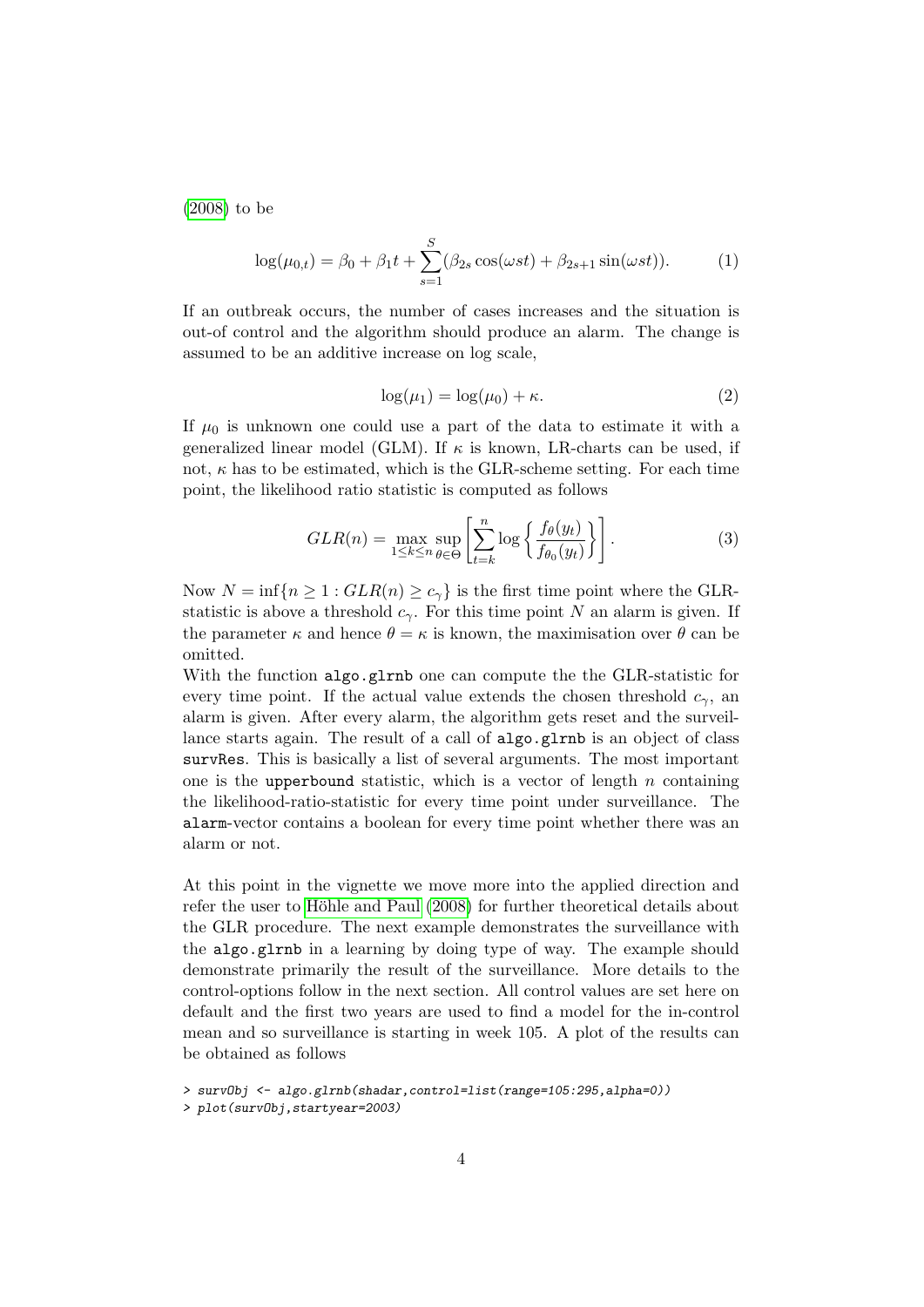

The default value for  $c<sub>\gamma</sub>$  is 5. The upperbound statistic is above this value several times in the third quarter of 2006 (time points marked by small triangles in the plot). In the next section follow a description of the controlsetting for tuning the behavior of the algorithm, e.g. one can search not only for increases in mean as shown in the example but also for decreases.

### <span id="page-4-0"></span>4 Control-settings

In this section, the purpose and use of the control settings of the algo.glrnb function are shown and illustrated by the examples from Section [2.](#page-1-0) The control-setting is a list of the following arguments.

```
> control=list(range=range,c.ARL=5,
```

```
+ mu0=NULL, alpha=0, Mtilde=1, M=-1, change="intercept",theta=NULL,
```

```
+ dir=c("inc","dec"),ret=c("cases","value"))
```
## ❼ range

The range is a vector of consecutive indices for the week numbers in the disProg object for which surveillance should be done. If a model for the in-control parameter  $\mu_0$  is known (mu0 is not NULL), the surveillance can start at time point one. Otherwise it is necessary to estimate the values for mu0 with a GLM. Thus, the range should not start at the first time point but instead use the first weeks/months as control-range. (Note: It is important to use enough data for estimating  $\mu_0$ , but one should be careful that these data are in control)

With the following call one uses the first 2 years (104 weeks) for estimating  $\mu_0$  and the the years 2003 to 2006 will be on line monitored.

```
> control=list(range=105:length(shadar$observed))
```
*<sup>&</sup>gt; algo.glrnb(disProgObj=shadar,control=control)*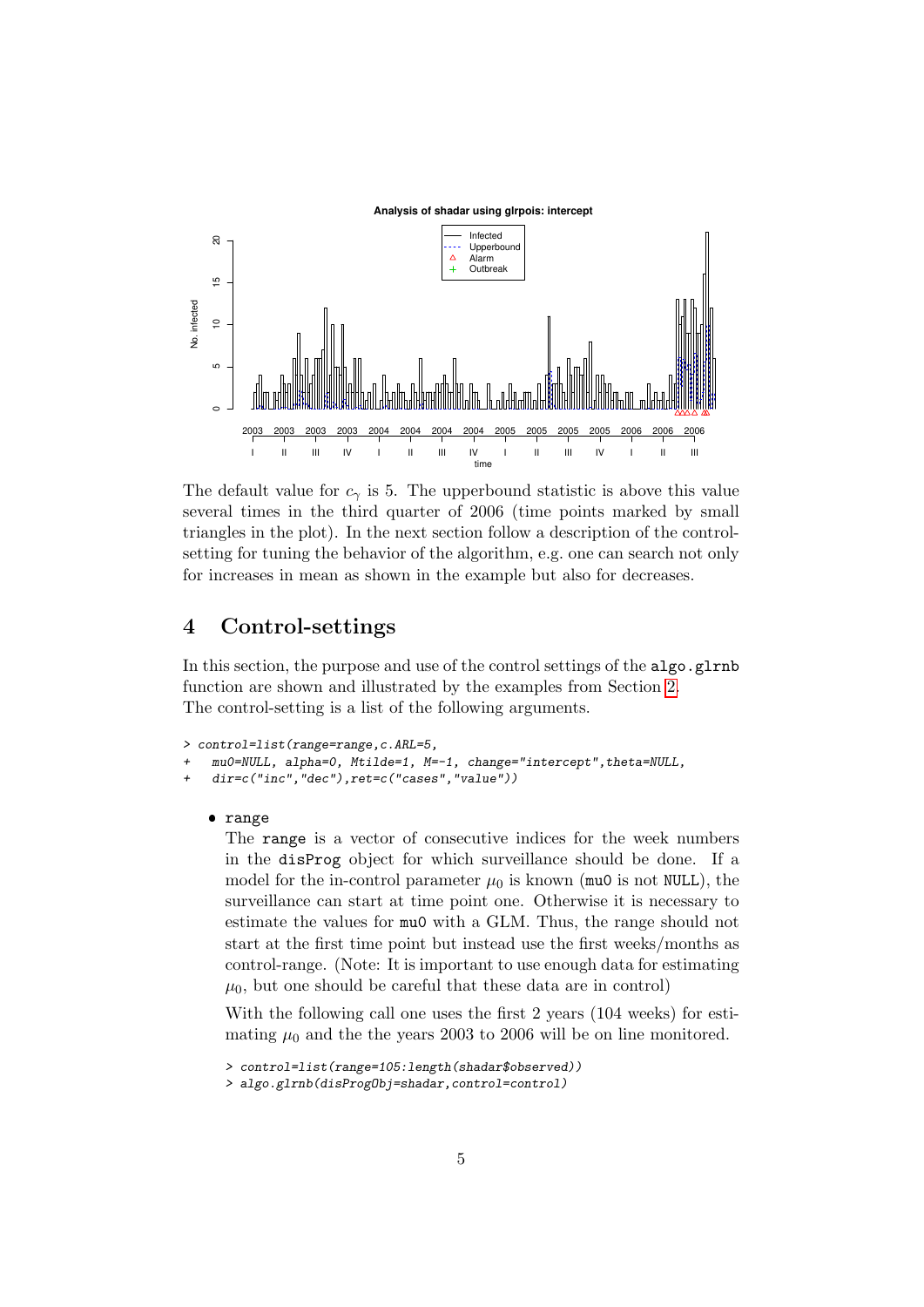● alpha

This is the (known) dispersion parameter  $\alpha$  of the negative binomial distribution. If alpha=0, modeling corresponds to the Poisson distribution. In this case, the call of algo.glrnb is similar to a call of algo.glrpois. If  $\alpha$  is known, the value can be specified in the control-settings.

```
> control=list(range=105:295,alpha=3)
> algo.glrnb(disProgObj=shadar,control=control)
```
If overdispersion is present in the data, but the dispersion parameter *α* is unknown, an estimation *α*ˆ is calculated as part of the in-control model estimation. Use alpha=NULL to get this estimation.

The estimated value  $\hat{\alpha}$  is saved in the survRes-Object in the controllist. Use

```
> control=list(range=105:295,alpha=NULL)
> surv <- algo.glrnb(shadar,control=control)
> surv$control$alpha
```
#### [1] 0.2475705

to get the estimated dispersion parameter for the salmonella data.

### ❼ mu0

This vector contains the values for  $\mu_0$  for each time point in the **range**. If it has the value NULL the observed values with indices 1 to range-1 are used to fit a GLM. If there is no knowledge about the in-control parameter, one can use the values before the range to find an seasonal model as in equation [1.](#page-3-0) mu0 is at the moment a list of three argument: S is the number of harmonics to include in the model, trend is Boolean whether a linear trend  $\beta_1 t$  should be considered. The default is to use the same model of  $\mu_0$  for the whole surveillance. An alternative is, to fit a new model after every detected outbreak. If refitting should be done, choose refit=TRUE in the mu0 list. In this case, the observed value from time point 1 to the time point of the last alarm are used for estimating a GLM. Then we get a new model after every alarm.

In the following example a model with S=2 harmonics and no linear trend is fitted for the Salmonella data. The observed cases from the first two years are used for fitting the GLM.

*> control=list(range=105:295,mu0=list(S=2,trend=FALSE))*

*> algo.glrnb(disProgObj=shadar,control=control)*

The predicted values for the in-control mean in the range are shown as a dashed line in the following plot.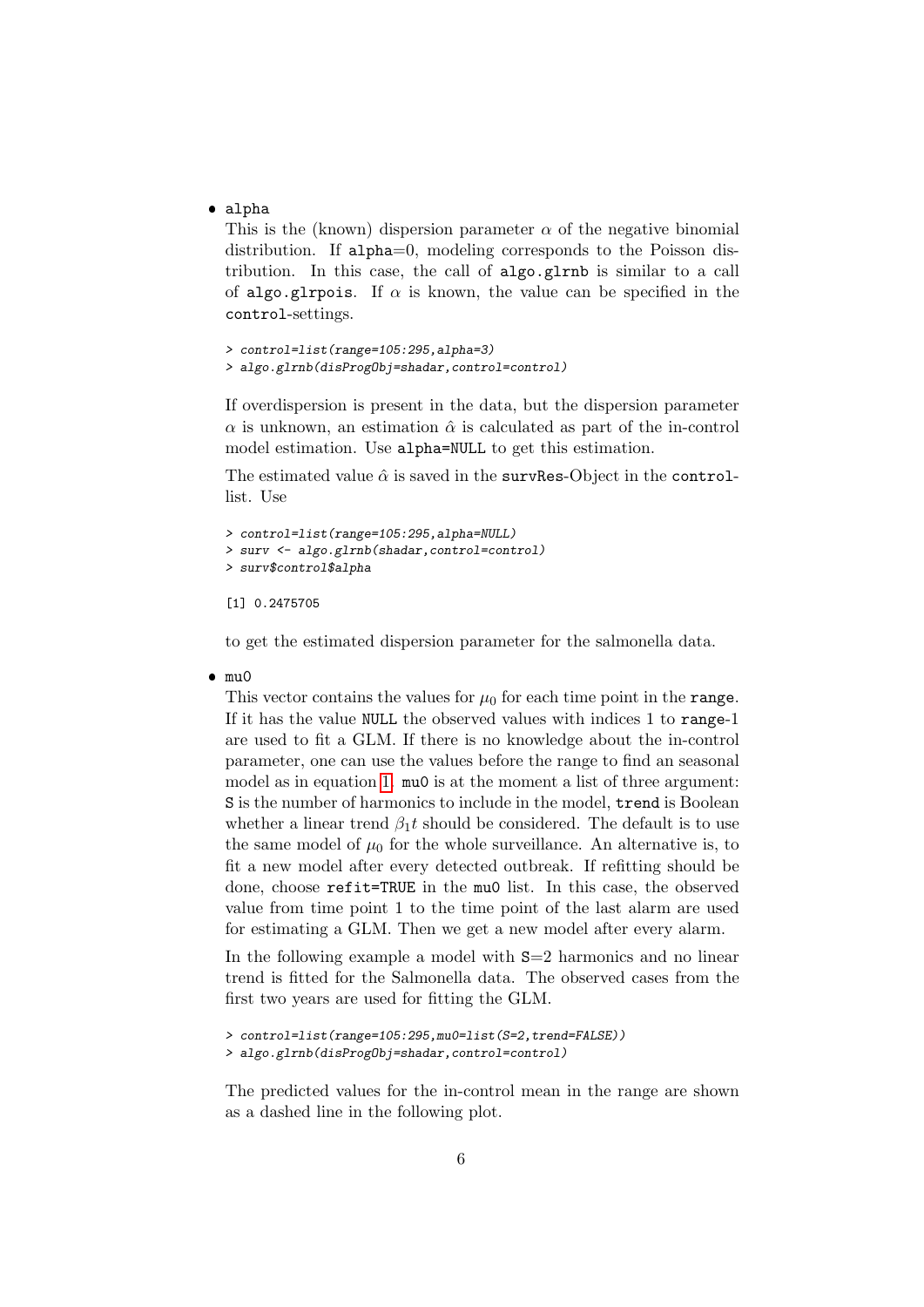```
> plot(shadar)
> with(surv$control,lines(mu0~range,lty=2,lwd=4,col=4))
```


Information about the used model is saved in the survRes-object, too.

```
> surv$control$mu0Model
```
*> estimateGLRNbHook*

The  $\mu_0$  model is fitted by a call of the function estimateGLRNbHook, which is defined as follows:

```
function ()
{
    control <- parent.frame()$control
    p <- parent.frame()$disProgObj$freq
    range <- parent.frame()$range
    train \leftarrow 1: (range[1] - 1)
    test <- range
    data <- data.frame(y = parent.frame()$disProgObj$observed[train],
        t = train)formula \leftarrow "y \tilde{ } 1 "
    if (control$mu0Model$trend) {
        formula \leq paste(formula, " + t", sep = "")
    }
    for (s in seq_len(control$mu0Model$S)) {
        formula <- paste(formula, "+cos(2*", s, "*pi/p*t)+ sin(2*",
            s, "*pi/p*t)", sep = "")
    }
    if (is.null(control[["alpha", exact = TRUE]])) {
        m <- eval(substitute(glm.nb(form, data = data), list(form = as.formula(formula))))
    }
    else {
        if (control$alpha == 0) {
            message(paste0("glrnb: Fitting Poisson model because alpha == 0"))
            m <- eval(substitute(glm(form, family = poisson(),
```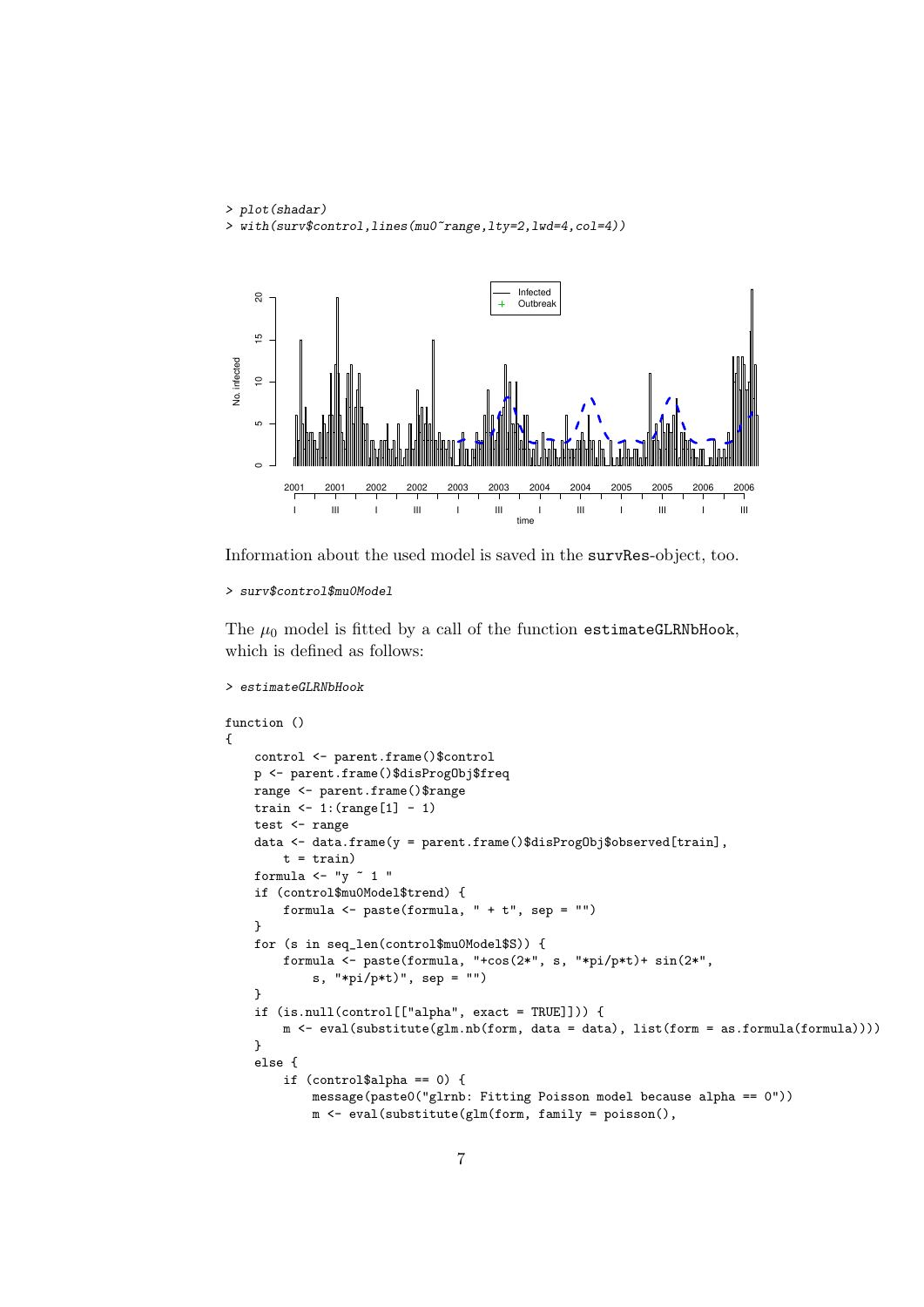```
data = data), list(form = as.formula(formula))))
        }
        else {
           message(paste0("glrnb: Fitting glm.nb model with alpha=",
                control$alpha))
           m <- eval(substitute(glm(form, family = negative.binomial(theta = 1/control$alpha),
               data = data), list(from = as.format(formula)))}
   }
   pred <- as.numeric(predict(m, newdata = data.frame(t = range),
        type = "response"))
   return(list(mod = m, pred = pred))}
<bytecode: 0xbbacfe0>
<environment: namespace:surveillance>
```
The fitted model from the call of estimateGLRNbHook is saved. The result of a call of glm.nb is in the standard setting an object of class negbin inheriting from class glm. So methods as summary, plot of predict can be used on this object. If refitting is done, the list of the used models is saved. Use

```
> coef(surv$control$mu0Model$fitted[[1]])
          (Intercept) cos(2 * 1 * pi/p * t) sin(2 * 1 * pi/p * t)
```
1.366509559 -0.330913468 -0.340248554  $cos(2 * 2 * pi/p * t) sin(2 * 2 * pi/p * t)$ -0.008114547 0.259416100

to get the estimated values of the first (and in case of refit=FALSE only) model for the parameter vector  $\beta$  given in [\(1\)](#page-3-0).

## $\bullet$  c.ARL

This is just the threshold  $c<sub>\gamma</sub>$  for the GLR-test (see equation [3\)](#page-3-1). The smaller the value is chosen, the more likely it is to detect an outbreak but on the other hand false alarms can be produced.

```
> control=list(range=105:295,alpha=0)
> surv <- algo.glrnb(disProgObj=shadar,control=control)
> table(surv$alarm)
 0 1
185 6
```
For a choice of  $c_\gamma$  we get 6 alarms. In the following table the results for different choices of the threshold are shown.

## ● change

There are two possibilitys to define an outbreak. The intercept-change is described in Section [3](#page-2-0) and equation [2.](#page-3-2) Use change="intercept"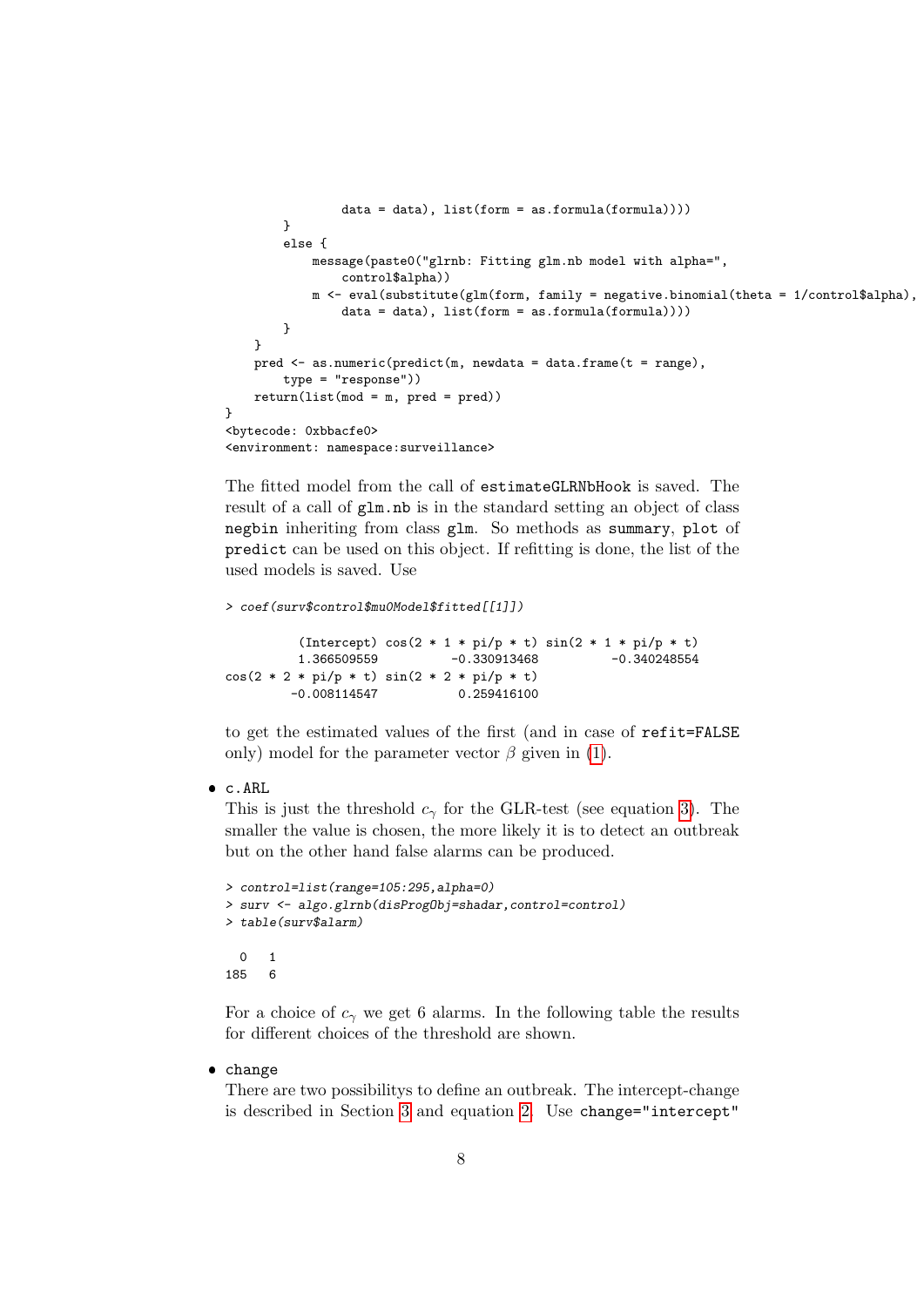Table 1: Number of alarms for salmonella hadar data for varying c.ARL

| $C$ AH            |  |  |  |  |
|-------------------|--|--|--|--|
| no ot alarms 1.15 |  |  |  |  |

to choose this possibility. The other alternative is the epidemic chart, where an auto-regressive model is used. See [Held et al. \(2005\)](#page-10-3) and Höhle and Paul (2008) for more details. A call with change="epi" in the control-settings leads to this alternative. Note that in the epidemic chart not every feature of algo.glrnb is available.

## ● theta

If the change in intercept in the intercept-charts is known in advance, this value can be passed to the function (see Section [3\)](#page-2-0). These LRcharts are faster but can lead to inferior results if a wrong value of theta is used compared to the actual out-of-control value (Höhle and [Paul \(2008\)](#page-10-2)). If an increase of 50 percent in cases is common when there is an outbreak which corresponds to a  $\kappa$  of  $log(1.5) = 0.405$  in equation [2](#page-3-2) use

```
> control=list(range=105:295,theta=0.4)
> algo.glrnb(disProgObj=shadar,control=control)
```
If there is no knowledge about this value (which is the usual situation), it is not necessary to specify theta. In the GLR-charts, the value for  $\kappa$  is calculated by a maximation of the likelihood. Use the call

```
> control=list(range=105:295,theta=NULL)
> algo.glrnb(disProgObj=shadar,control=control)
```
in this situation.

### ❼ ret

The upperbound-statistic of a survRes-object is usually filled with the LR- or GLR-statistic of equation [3.](#page-3-1) A small value means, that the in-control-situation is likely, a big value is a hint for an outbreak. If you choose ret="value", the upperbound slot is filled with the GLRstatistic. These values are plotted then, too. The alternative return value is "cases". In this case, the number of cases at time point *n* that would have been necessary to produce an alarm are computed. The advantage of this option is the easy interpretation. If the actual number of cases is more extreme than the computed one, an alarm is given. With the following call, this is done for the salmonella data.

*<sup>&</sup>gt; control=list(range=105:295,ret="cases",alpha=0)*

*<sup>&</sup>gt; surv2 <- algo.glrnb(disProgObj=shadar,control=control)*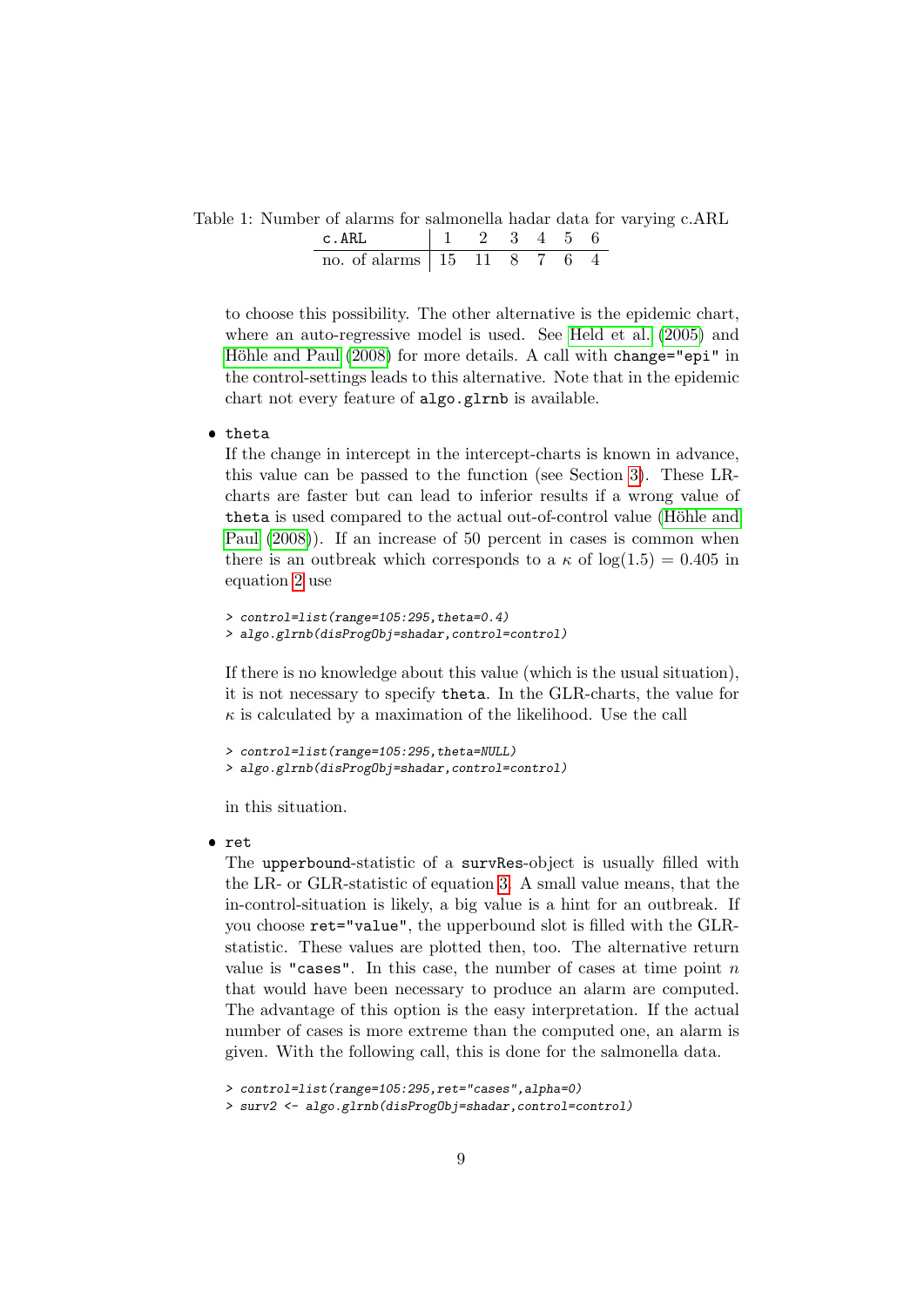

Of course, the alarm time points are the same as with ret="cases".

❼ dir

In the surveillance of infectious diseases it is regular to detect an increase in the number of infected persons. This is also the standard setting for algo.glrnb. But in other applications it could be of interest to detect a decrease of counts. For this purpose, the dir-option is available. If dir is set to "inc", only increases in regard to the incontrol mean are taken into account in the likelihood-ratio-statistic. With dir="dec", only decreases are considered.

As an example we take the salmonella data again, but know we look at the number of cases that would have been necessary if a decrease should be detected.



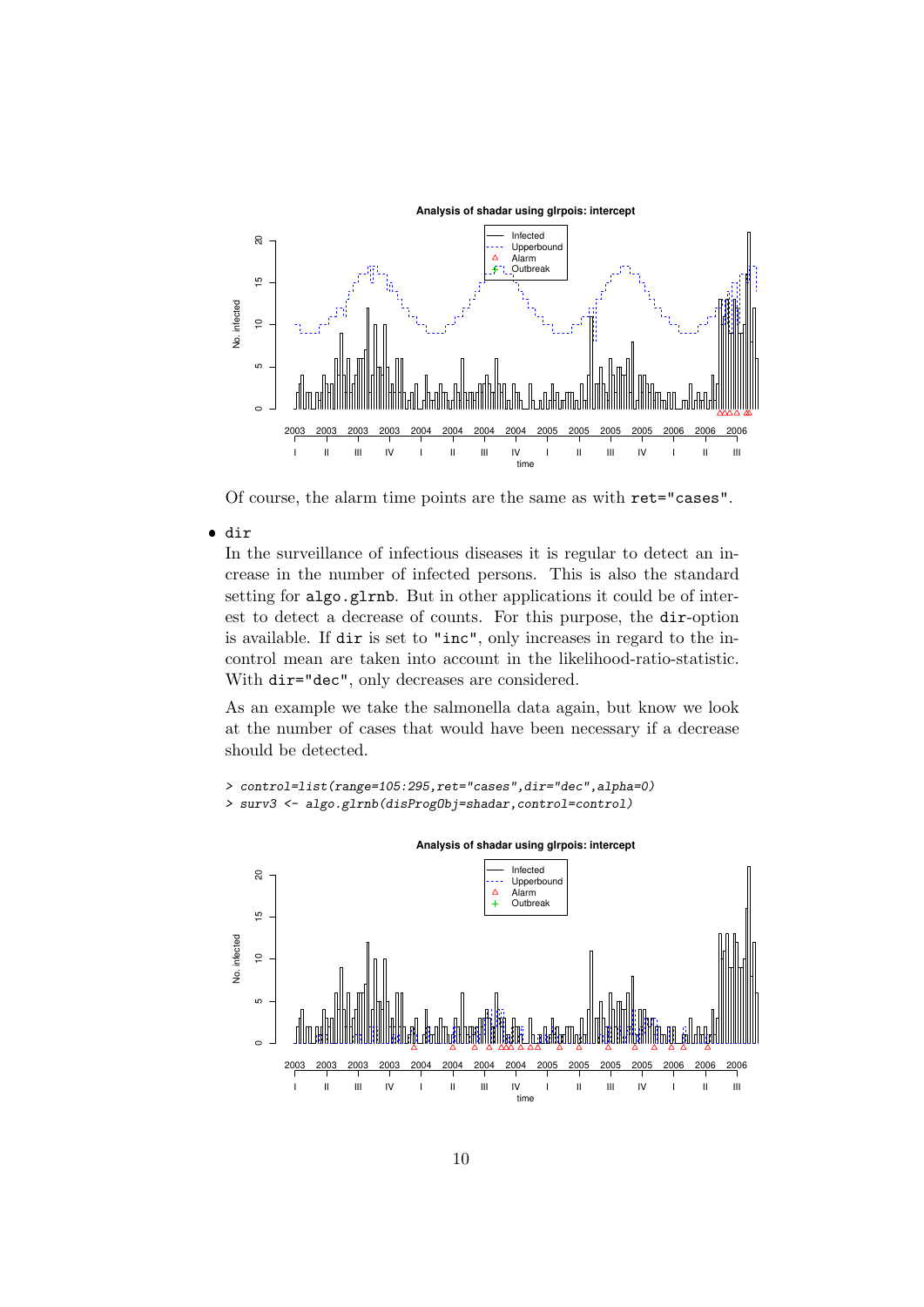The observed number of cases is below the computed threshold several times in 2005 to 2006 and alarms are given.

❼ Mtilde and M

These parameters are necessary for the so called "window-limited" GLR scheme. Here the maximation is not performed for all  $1 \leq k \leq n$ but instead only for a window  $k \in \{n - M, ..., n - \tilde{M} + 1\}$  of values. Note that  $1 \leq \tilde{M} \leq M$ , where the minimum delay  $\tilde{M}$  is the minimal required sample size to obtain a sufficient estimate of  $\theta_1 = (\mu_0, \kappa)$ (Höhle and Paul, 2008). The advantage of using a window of values instead of all values is the faster computation, but in the setup with intercept-charts and  $\theta_1 = \kappa$  this doesn't bother much and  $\tilde{M} = 1$  is sufficient.

### 5 Discussion

As seen, the function algo.glrnb allows many possibilities for doing surveillance for a time series of counts. In order to achieve fast computations, the function is implemented in C. An important issue in surveillance is the quality of the used algorithms. This can be measured by the sensitivity and the specificity of the result. The aim of our future work is to provide the possibility for computing the quality and in the next step to include a ROC-approach in order to have a more formal framework for the choice of threshold *cγ*.

### References

- <span id="page-10-1"></span>Farrington, C. P., Andrews, N. J., Beale, A. D., and Catchpole, M. A. (1996). A statistical algorithm for the early detection of outbreaks of infectious disease. *Journal of the Royal Statistical Society. Series A (Statistics in Society)*, 159:547–563.
- <span id="page-10-3"></span>Held, L., Höhle, M., and Hofmann, M. (2005). A statistical framework for the analysis of multivariate infectious disease surveillance counts. *Statistical Modelling*, 5(3):187–199.
- <span id="page-10-0"></span>Höhle, M. (2007). surveillance: An R package for the monitoring of infectious diseases. *Computational Statistics*, 22(4):571–582.
- <span id="page-10-2"></span>Höhle, M. and Paul, M. (2008). Count data regression charts for the monitoring of surveillance time series. *Computational Statistics and Data Analysis*, 52(9):4357–4368.